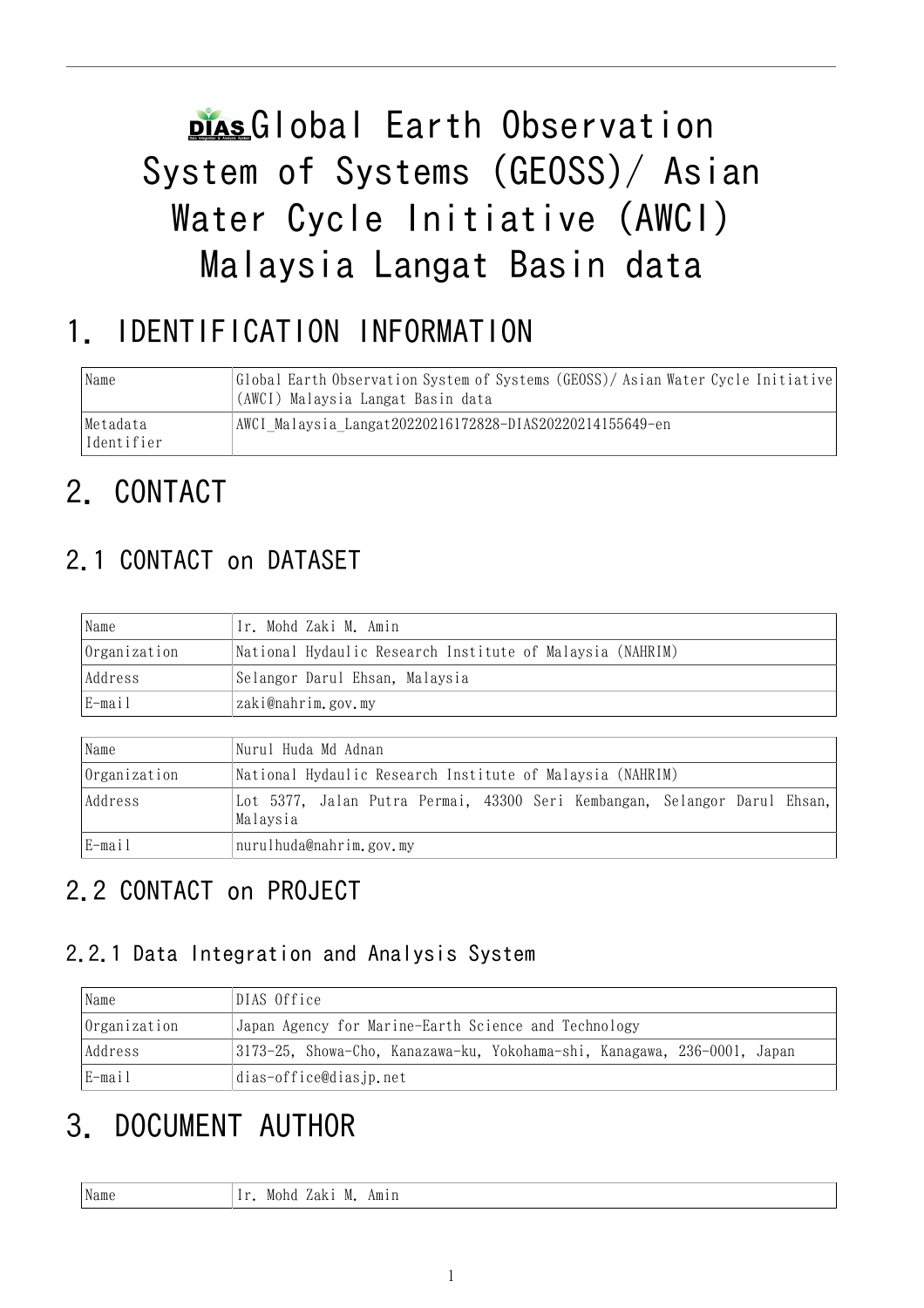| Organization | National Hydaulic Research Institute of Malaysia (NAHRIM) |
|--------------|-----------------------------------------------------------|
| E-mail       | zaki@nahrim.gov.my                                        |
|              |                                                           |
| Name         | Nurul Huda Md Adnan                                       |
| Organization | National Hydaulic Research Institute of Malaysia (NAHRIM) |
| E-mail       | nurulhuda@nahrim.gov.my                                   |

# 4. DATASET CREATOR

| Name         | Ir. Mohd Zaki M. Amin                                     |
|--------------|-----------------------------------------------------------|
| Organization | National Hydaulic Research Institute of Malaysia (NAHRIM) |
| E-mail       | zaki@nahrim.gov.my                                        |
|              |                                                           |

| Name         | Nurul Huda Md Adnan                                       |
|--------------|-----------------------------------------------------------|
| Organization | National Hydaulic Research Institute of Malaysia (NAHRIM) |
| E-mail       | nurulhuda@nahrim.gov.my                                   |

# 5. DATE OF THIS DOCUMENT

2022-02-16

# 6. DATE OF DATASET

creation : 2012-01-05

# 7. DATASET OVERVIEW

## 7.1 Abstract

Langat River Basin is located in the mid western part of Peninsular Malaysia and encompasses areas within the states of Selangor, Negeri Sembilan and Putrajaya Federal Territory. It lies adjacent to the south of Klang Valley, the most highly developed urban conurbation in Malaysia. The total land area of the basin is estimated to be about 2,350km2. Two major dams namely Langat and Semenyih Dam are located in the upper basin as it provides domestic and industrial water supply for Kuala Lumpur, Putrajaya and areas joining to it.

### 7.2 Topic Category(ISO19139)

climatologyMeteorologyAtmosphere

### 7.3 Temporal Extent

| Begin Date                   | $ 2003-01-01$ |
|------------------------------|---------------|
| End Date                     | 2004-12-31    |
| 'Temporal<br>Characteristics | Daily         |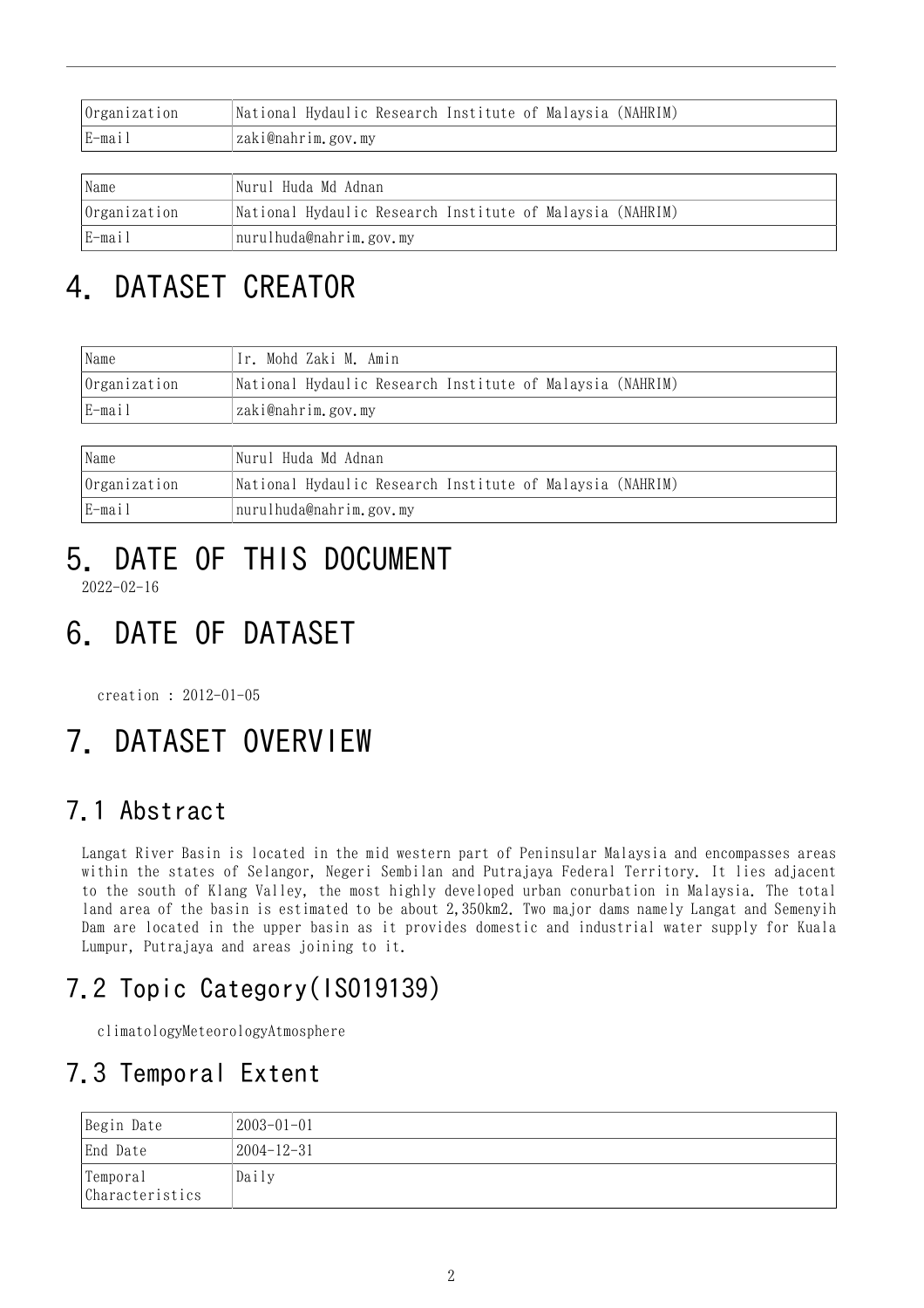## 7.4 Geographic Bounding Box

| North<br>latitude      | bound $3.22$  |                 |
|------------------------|---------------|-----------------|
| West<br>longitude      |               | bound $ 101.39$ |
| Eastbound<br>longitude |               | 101.93          |
| South<br>latitude      | bound $ 2.71$ |                 |

## 7.5 Grid

### 7.6 Geographic Description

### 7.7 Keywords

#### 7.7.1 Keywords on Dataset

| Keyword Type<br>Keyword |                        | Keyword<br>Name | thesaurus |
|-------------------------|------------------------|-----------------|-----------|
| $discript{line}$        | floods, droughts, AWCI | No Dictionary   |           |

#### 7.7.2 Keywords on Project

#### 7.7.2.1 Data Integration and Analysis System

| Keyword Type | Keyword                                       | Keyword<br>thesaurus<br>Name |
|--------------|-----------------------------------------------|------------------------------|
| theme        | $DIAS$ > Data Integration and Analysis System | No Dictionary                |

### 7.8 Online Resource

: <http://monsoon.t.u-tokyo.ac.jp/AWCI/>

file download : <https://data.diasjp.net/dl/storages/filelist/dataset:181>

### 7.9 Data Environmental Information

### 7.10 Distribution Information

| name | $\sim$ $\sim$<br>.<br>the contract of the contract of the | $\sim$<br>10r<br>$\sim$<br>ΩΩ,<br>''<br>the contract of the contract of |
|------|-----------------------------------------------------------|-------------------------------------------------------------------------|
|      |                                                           |                                                                         |

# 8. DATA PROCESSING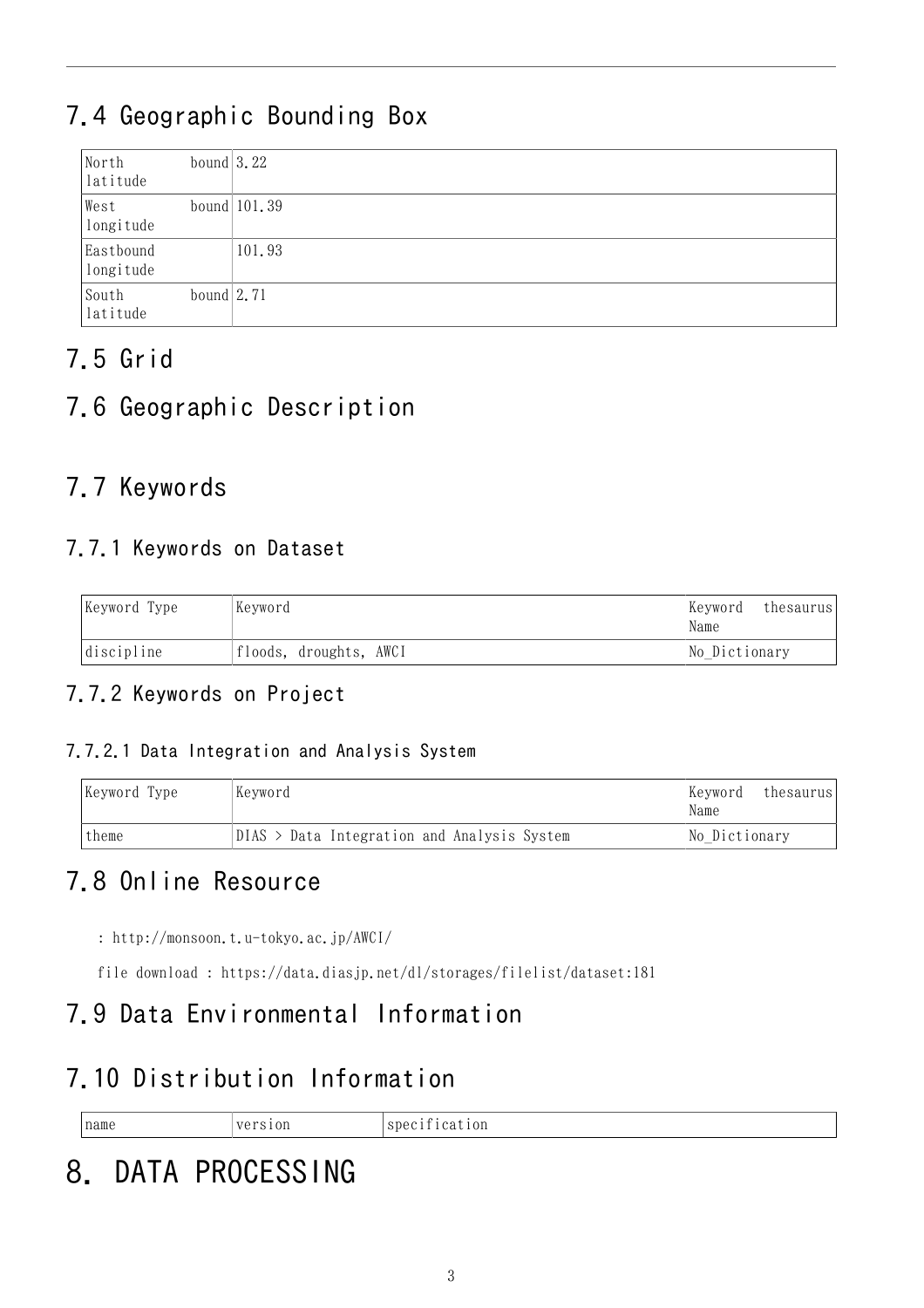### 8.1 Data Processing (1)

#### 8.1.1 General Explanation of the data producer's knowledge about the lineage of a dataset

#### 8.1.2 Data Source

| Data Source Citation Name | Description of derived parameters and processing |
|---------------------------|--------------------------------------------------|
|                           | Itechniques used                                 |

### 9. DATA REMARKS

### 10. DATA POLICY

#### 10.1 Data Policy by the Data Provider

[Data Policy]

1) Release of Data in Compliance with WMO Resolution 40 (CG-XII) and WMO Resolution 25 (CG-XIII)

2) No Commercial Use or Exploitation

3) No Data Transfer to Third Parties

AWCI data policy is described at http://monsoon.t.u-tokyo.ac.jp/AWCI/doc/DataPolicy.pdf.

[Reference Requirements]

Whenever GEOSS AWCI data distributed by DIAS are being used for publication of scientific results, the data's origin must be acknowledged and referenced.

A minimum requirement is to reference GEOSS AWCI and the DIAS.

If only data from one river basin (or a limited number of river basins) has been used, additional acknowledgement to the river basin(s) and its (their) maintaining institutions or organizations shall be given.

Data users of GEOSS AWCI data are encouraged to establish direct contact with the data providers for the purpose of complete interpretation and analysis of data for publication purposes.

#### 10.2 Data Policy by the Project

#### 10.2.1 Data Integration and Analysis System

If data provider does not have data policy, DIAS Terms of Service (https://diasjp.net/en/policy/) and DIAS Privacy Policy (https://diasjp.net/en/privacypolicy/) apply.

If there is a conflict between DIAS Terms of Service and data provider's policy, the data provider's policy shall prevail.

## 11 LICENSE